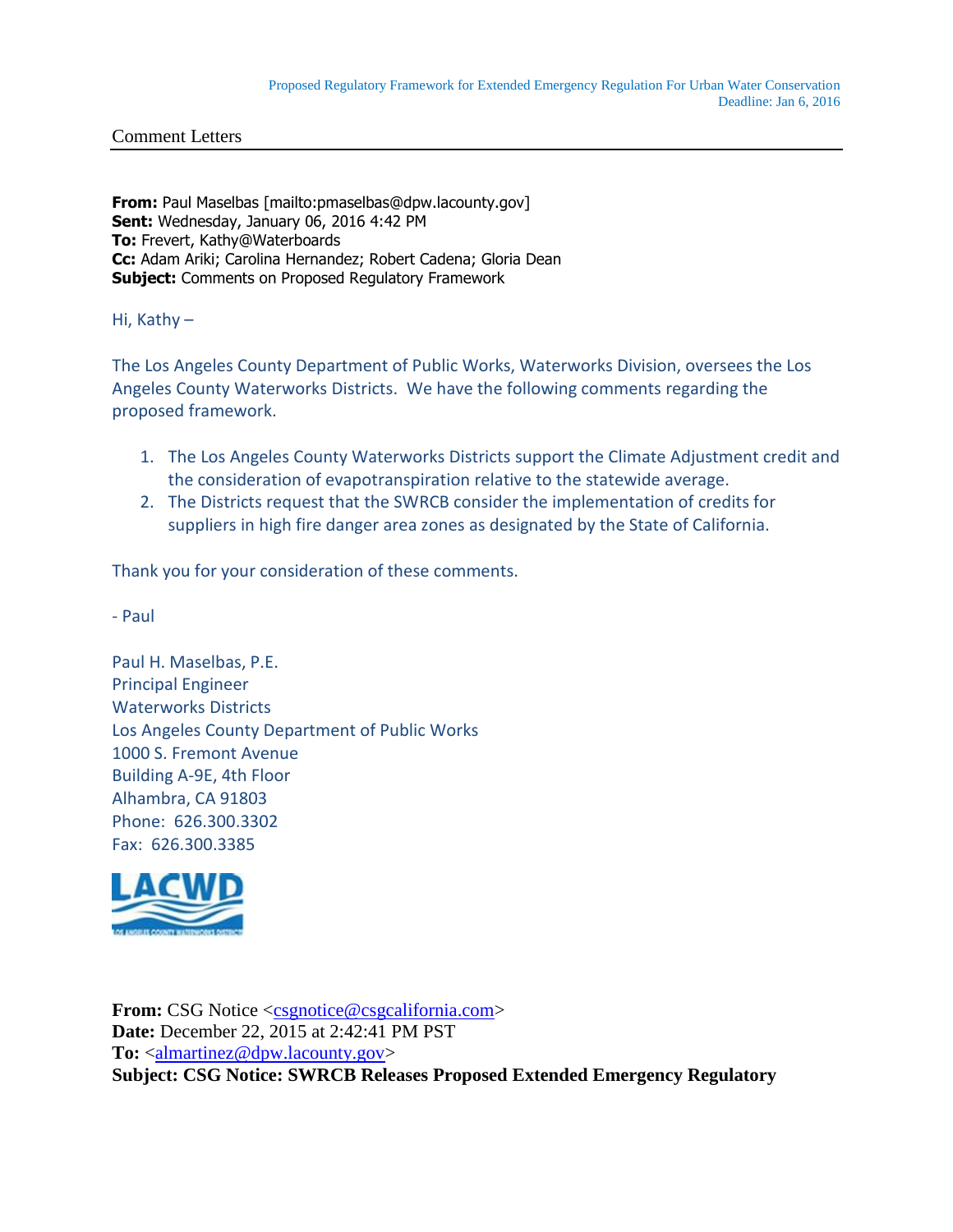**Framework for Urban Water Conservation Reply-To:** CSG Notice [<csgnotice@csgcalifornia.com>](mailto:csgnotice@csgcalifornia.com)



## **SWRCB Releases Proposed Extended Emergency Regulatory Framework for Urban Water Conservation** *Tuesday, December 22, 2015*

The State Water Resources Control Board (SWRCB) has released its [Proposed Regulatory](http://csgcalifornia.us10.list-manage.com/track/click?u=ad47178cf4151600c3a283584&id=d13d79f7a1&e=30e9f5a490)  [Framework for Extended Emergency Regulation for Urban Water Conservation](http://csgcalifornia.us10.list-manage.com/track/click?u=ad47178cf4151600c3a283584&id=d13d79f7a1&e=30e9f5a490) (Proposed Regulatory Framework). SWRCB adopted the original Emergency Regulation in May 2015 in compliance with an executive order given by Governor Brown in April 2015. The Emergency Regulation currently in place mandates a 25% statewide reduction in potable urban water use between June 2015 and February 2016.

In November 2015, the Governor issued an executive order to extend the Emergency Regulation until October 31, 2016 if drought conditions persist until January 2016. Since then, SWRCB staff have worked with stakeholders to develop recommended modifications to the existing Emergency Regulations. Some of the changes that they suggest in the Proposed Regulatory Framework include:

- A climate adjustment that would reduce conservation requirements by up to 4 percentage points for water suppliers that are located in warmer regions of the state.
- A growth adjustment that would change conservation standards in consideration of water efficient growth since 2013.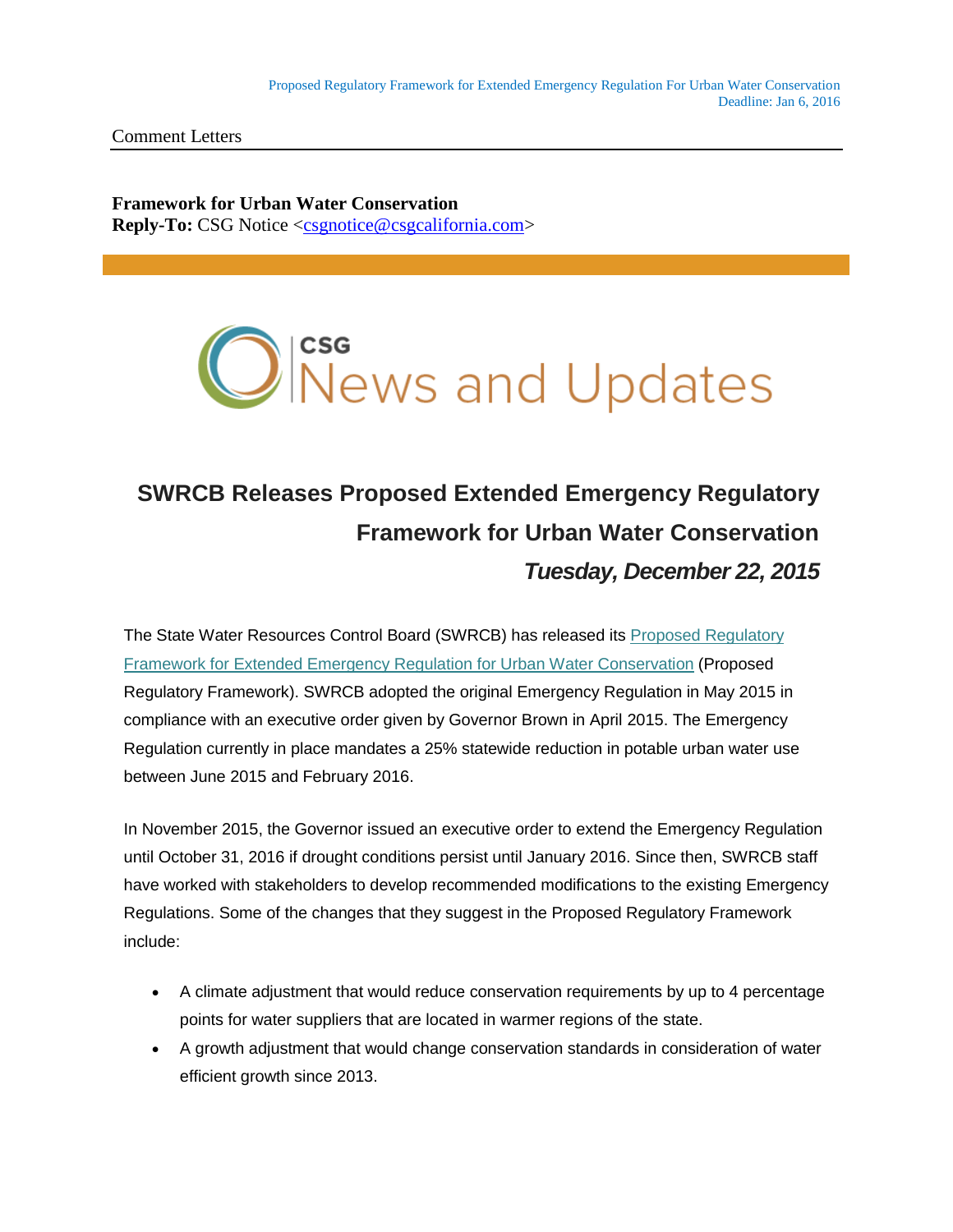- Inclusion of a supply credit for water suppliers that use drought resilient sources of water for at least 4% of their potable supply.
- Modification of the Commercial Agriculture Exclusion that requires certification that customers using the exclusion produce at least \$1,000 in revenue from agricultural sales yearly.

In order to achieve the Governor's statewide reduction targets, the original Emergency Regulation assigned each urban water supplier a conservation standard between 4 and 36 percent based on their residential water use between July and September 2014. In the Proposed Regulatory Framework, staff suggests to cap the amount of credits and adjustments that an individual water supplier is able to receive at 4 percentage points.

## **SWRCB is accepting comments on the new Proposed Extended Emergency Regulatory Framework until January 6, 2016.** Comments can be submitted to:

[kathy.frevert@waterboards.ca.gov](mailto:kathy.frevert@waterboards.ca.gov) with "Comments on Proposed Regulatory Framework" in the subject line. SWRCB anticipates releasing a draft Emergency Regulation in mid-January for public comment, and expects to consider adopting the Emergency Regulation in early February.

More information regarding SWRCB's Emergency Conservation Regulation is available [here.](http://csgcalifornia.us10.list-manage.com/track/click?u=ad47178cf4151600c3a283584&id=47936d8932&e=30e9f5a490)

*This electronic message contains information from Conservation Strategy Group, LLC, which is confidential or privileged. The information is intended to be sent to the individual or entity named above. If you are not the intended recipient, be aware that any disclosure, copying or distribution or use of the contents of this information is prohibited. If you have received this electronic transmission in error, please notify us by telephone at 916-558- 1516.*

*For more information on California's natural resources, water, energy, and transportation system please visit [www.csgcalifornia.com](http://csgcalifornia.us10.list-manage.com/track/click?u=ad47178cf4151600c3a283584&id=975e4c9851&e=30e9f5a490)*